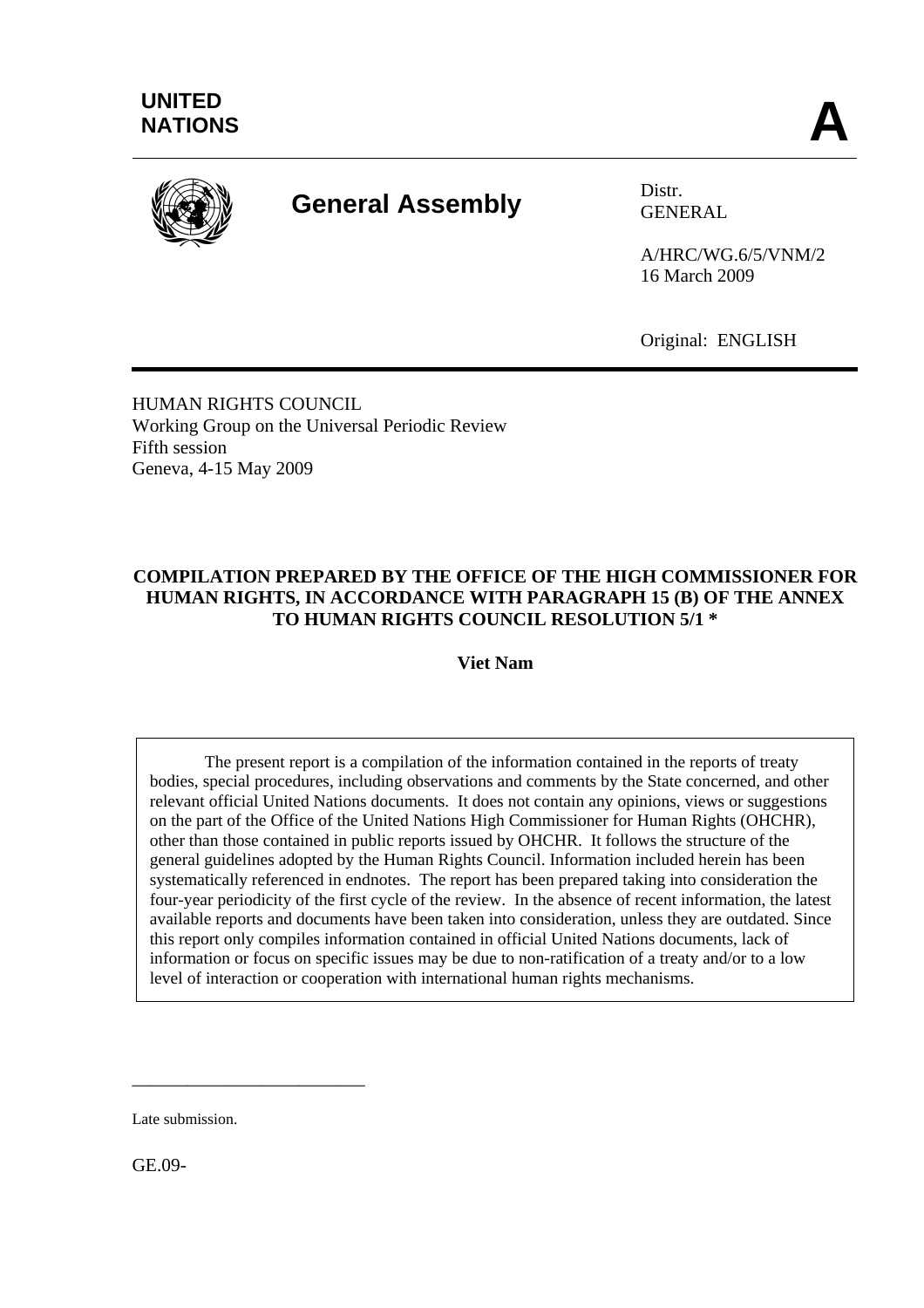## **I. BACKGROUND AND FRAMEWORK**

| Core universal human                                | Date of ratification,                                       | <b>Declarations</b>                                                                 | Recognition of specific                                                                                         |
|-----------------------------------------------------|-------------------------------------------------------------|-------------------------------------------------------------------------------------|-----------------------------------------------------------------------------------------------------------------|
| rights treaties <sup>2</sup>                        | accession or succession                                     | /reservations                                                                       | competences of Treaty bodies                                                                                    |
| <b>ICERD</b>                                        | 9 June 1982                                                 | Reservation to article 22<br>Declaration in respect of<br>article 17 (1) and 18 (1) | Individual complaints (article<br>14): No                                                                       |
| <b>ICESCR</b>                                       | 24 September 1982                                           | Declaration in respect of<br>article $26(1)$                                        |                                                                                                                 |
| <b>ICCPR</b>                                        | 24 September 1982                                           | Declaration in respect of<br>article $48(1)$                                        | Inter-state complaints (article<br>41): No                                                                      |
| <b>CEDAW</b>                                        | 17 February 1982                                            | Reservation to article 29 (1)                                                       |                                                                                                                 |
| <b>CRC</b>                                          | 28 February 1990                                            | N <sub>o</sub>                                                                      |                                                                                                                 |
| OP-CRC-AC                                           | 20 December 2001                                            | Declaration made in<br>relation to the recruitment<br>of children under 18 years    |                                                                                                                 |
| OP-CRC-SC                                           |                                                             | 20 December 2001 Reservation to article 5 (1),<br>$(2)$ , $(3)$ and $(4)$           |                                                                                                                 |
|                                                     | OP-CAT, ICRMW, CRPD (signed 22 Oct. 2007), CRPD-OP, CED.    |                                                                                     | Core treaties to which Viet Nam is not a party: OP-ICESCR <sup>3</sup> , ICCPR-OP 1, ICCPR-OP 2, OP-CEDAW, CAT, |
| Other relevant main instruments                     |                                                             |                                                                                     | Ratification, accession or succession                                                                           |
| Genocide                                            | Convention on the Prevention and Punishment of the Crime of |                                                                                     | Yes                                                                                                             |
|                                                     | Rome Statute of the International Criminal Court            |                                                                                     | <b>No</b>                                                                                                       |
| Palermo Protocol <sup>4</sup>                       |                                                             |                                                                                     | No                                                                                                              |
| Refugees and Stateless Persons <sup>5</sup>         |                                                             |                                                                                     | N <sub>0</sub>                                                                                                  |
| Geneva Conventions and their Protocols <sup>6</sup> |                                                             |                                                                                     | Yes, except AP II and III                                                                                       |
| 138 and 182 <sup>7</sup>                            | ILO Fundamental Conventions Nos. 29, 105, 87, 98, 100, 111, |                                                                                     | Yes, except Convention Nos. 105, 87 and 98                                                                      |

#### **A. Scope of international obligations1**

1. In 2007, the Committee on the Elimination of Discrimination against Women (CEDAW) encouraged the State to consider ratifying the Convention Against Torture (CAT) and the International Convention on the Protection of the Rights of All Migrant Workers and Members of Their Families (ICRMW),**<sup>8</sup>** to ratify the Optional Protocol-CEDAW and to accept, as soon as possible, the amendment to article 20, paragraph 1, of the Convention.**<sup>9</sup>**

UNESCO Convention against Discrimination in Education Yes

2. CEDAW and the Committee on the Rights of the Child (CRC) in 2006, urged the State to consider ratifying the Protocol to Prevent, Suppress and Punish Trafficking in Persons, especially Women and Children, supplementary to the United Nations Convention against Transnational Organized Crime.**<sup>10</sup>**

3. In 2003, CRC recommended that Viet Nam ratify the Hague Convention of 1993 on Protection of Children and Cooperation in respect of Intercountry Adoption.**<sup>11</sup>** In 2006 it recommended that Viet Nam ratify the Additional Protocol II to the Geneva Conventions relating to the protection of victims of non-international armed conflicts and encouraged it to become a party to the Rome Statute as soon as possible.**<sup>12</sup>**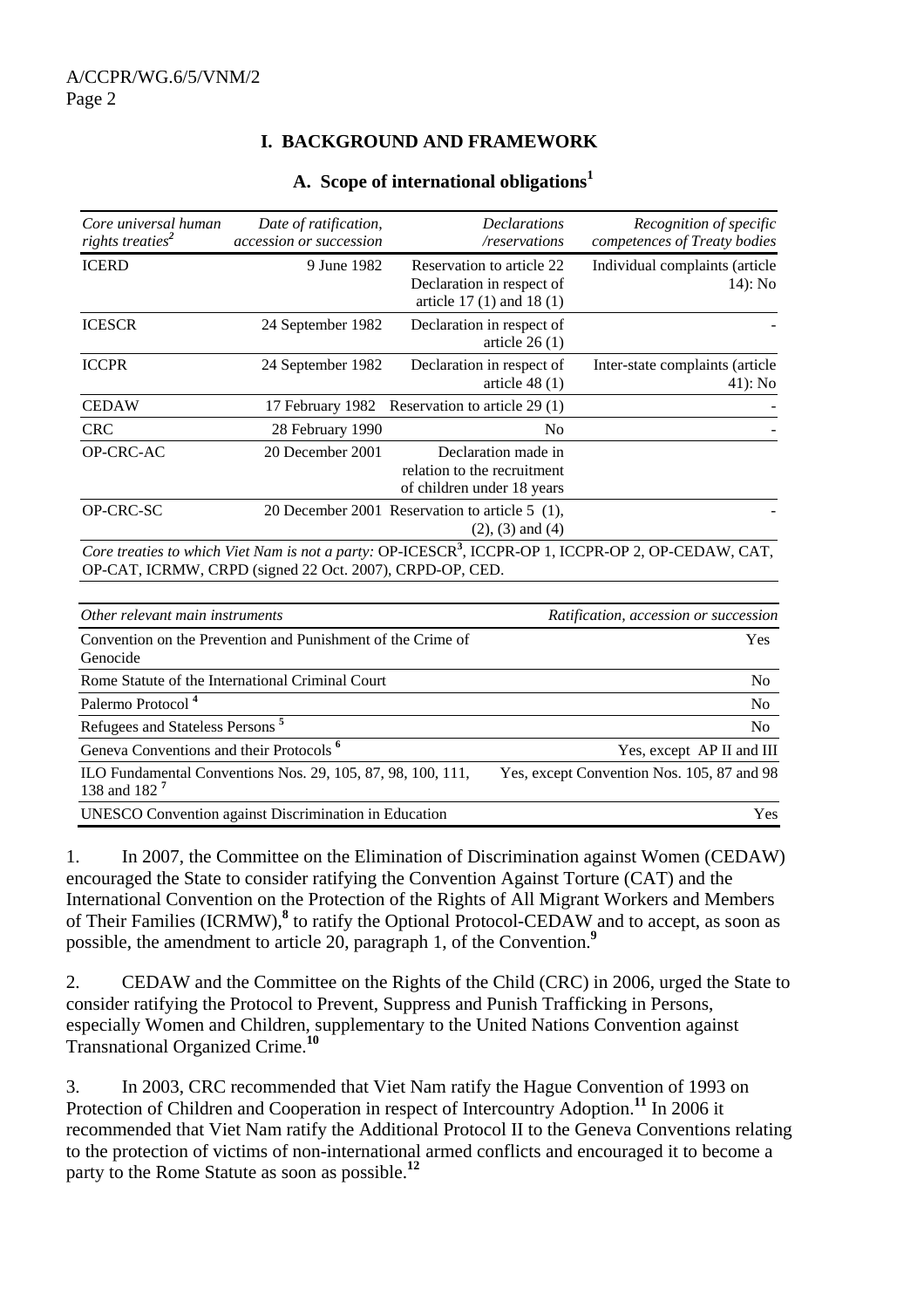4. In 2006 CRC welcomed the information that the reservation to article 5 of OP-CRC-SC made upon ratification had become unnecessary and would be withdrawn**<sup>13</sup>** and consequently CRC recommended that Viet Nam speedily complete the withdrawal of the reservation to article 5 and use it, when necessary, as a legal basis for extradition in respect of all the offences covered by the Optional Protocol.**<sup>14</sup>**

5. CRC was concerned that, according to the State's declaration made upon ratification of OP-CRC-AC, those who are under the age of 18 shall not be directly involved in military battles (hostilities) "unless there is an urgent need for safeguarding national independence, sovereignty, unity and territorial integrity".<sup>15</sup> CRC recommended that the State set a minimum age for voluntary recruitment of children in accordance with article 3, paragraph 2, of OP-CRC-AC and prevent the active participation of children in hostilities even in the presence of these exceptional situations.**<sup>16</sup>**

# **B. Constitutional and legislative framework**

6. CEDAW welcomed the adoption of the Law on Gender Equality of November 2006, the 2003 amendment to the Land Law, the Law on Marriage and Family,**<sup>17</sup>** and the Ordinance on the Prevention and Suppression of Prostitution.<sup>18</sup> CEDAW also welcomed the recent adoption of the Law on Signing, Joining and Implementing International Conventions, which entered into force in January 2006.**<sup>19</sup>** The United Nations country team (UNCT) noted that the law provides that provisions of treaties to which Viet Nam is a party, including a number of human rights treaties, prevail over conflicting national provisions.**<sup>20</sup>**

7. CRC welcomed the amendment of the Vietnamese Criminal Code in 1997 and 1999 introducing new offences and more severe penalties for crimes related to the commercial sexual exploitation of children and other efforts to bring the legislation in line with OP-CRC-SC. CRC was concerned that some provisions in the Penal Code refer to children as those below the age of 16 only.**<sup>21</sup>** Similarly, UNCT noted that domestic legislation still considers the child to be a person under the age of 16 years, rather than 18 years, as stipulated in the Convention on the Rights of the Child.**<sup>22</sup>**

8. CRC was concerned that there are no provisions explicitly defining and sufficiently criminalizing child pornography in line with article 2 (c) and 3 (1) (c), of OP-CRC-SC,<sup>23</sup> and recommended amending the Penal Code and - where appropriate - other laws, in order to explicitly criminalize all acts listed in article 3 of OP-CRC-SC when committed against all persons below 18.**<sup>24</sup>**

9. CRC also expressed concern about a legal vacuum in the legislation in the area of adoption which would impede the prosecution and punishment of persons acting as intermediary for the adoption of a child in violation of applicable international legal instruments, in accordance with article 3, paragraph 1 (a) (ii), of OP-CRC-SC.**<sup>25</sup>**

# **C. Institutional and human rights infrastructure**

10. As of 19 February 2008, Vietnam does not have a national human rights institution accredited by the International Coordinating Committee of National Institutions for the Promotion and Protection of Human Rights (ICC).**<sup>26</sup>**

11. In 2002, the Human Rights Committee (HR Committee) recommended Viet Nam establish a permanent independent human rights monitoring body to receive and investigate allegations of torture or other abuses of power by public officials, including members of the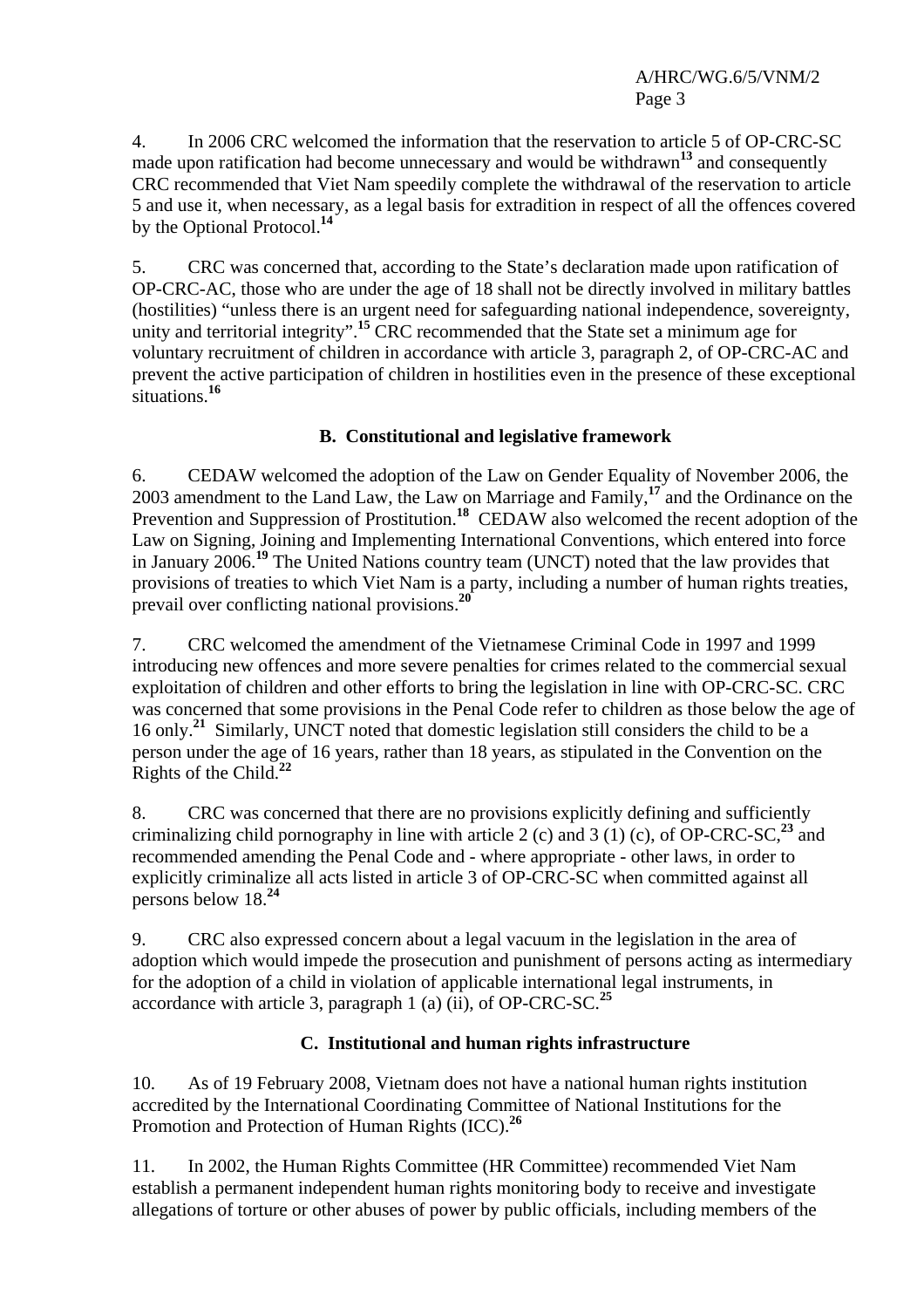security services, and to initiate criminal and disciplinary proceedings.**<sup>27</sup>** In 2008, UNCT noted that Viet Nam had not yet established a monitoring body on human rights, including a child rights monitoring body as recommended by CRC.**<sup>28</sup>**

12. CRC noted the existence of a system of inspection as part of the National Committee on Population, Family and Children, and recommended that the State consider initiating a pilot project establishing an Ombudsman for Children.**<sup>29</sup>**

13. CRC was concerned that programmes aimed at victim protection, by the Ministry of Labour, Invalids and Social Affairs, the Women's Union, the Youth Union and the Committee for the Population, Family and Children, lack adequate financial resources.**<sup>30</sup>**

#### **D. Policy measures**

14. CEDAW commended the State for the adoption of its National Strategy for the Advancement of Women for 2001-2010, which was drawn up in accordance with the Beijing Platform for Action.<sup>31</sup> CEDAW welcomed the Action Plan for the Prevention and Suppression of Trafficking in Women and Girls.**<sup>32</sup>**

15. In 2008, the International Labour Organization (ILO) Committee of Experts on the Application of Conventions and Recommendations (ILO Committee of Experts) noted that the National Programme of Action for the Prevention and Elimination of Street Children, Child Victims of Sexual Abuse and Children in Hazardous and Dangerous Work aims to reduce the worst forms of child labour by 90 per cent by 2010.**<sup>33</sup>**

16. CRC also welcomed the National Programme of Action for Children 2001-2010, the 2004-2010 National Plan of Action Against Trafficking in Women and Children, the 2006-2010 programme on the prevention of prostitution and the national programme on prevention and settlement of street children, sexually abused children and children working under hazardous and dangerous conditions, 2004-2010.**<sup>34</sup>**

17. CRC welcomed the "Programme on hunger elimination, poverty reduction and job creation" and the attention given by the State to children in the implementation of socioeconomic policies and programmes.**<sup>35</sup>** CRC encouraged the State to continue giving adequate importance, including at the financial level, to poverty reduction strategies.**<sup>36</sup>**

# **II. PROMOTION AND PROTECTION OF HUMAN RIGHTS ON THE GROUND**

#### **A. Cooperation with human rights mechanisms**

| Treaty Body <sup>37</sup> | Latest report<br>submitted and<br>considered | Latest<br>concluding<br>observations | Follow-up response | Reporting status                                                                         |
|---------------------------|----------------------------------------------|--------------------------------------|--------------------|------------------------------------------------------------------------------------------|
| <b>CERD</b>               | <b>July 2000</b>                             | August 2001                          | December 2001      | Combined tenth and eleventh reports<br>overdue since July 2003                           |
|                           |                                              |                                      |                    | Twelfth and thirteenth reports overdue<br><b>July 2005</b><br>and July 2007 respectively |

#### **1. Cooperation with treaty bodies**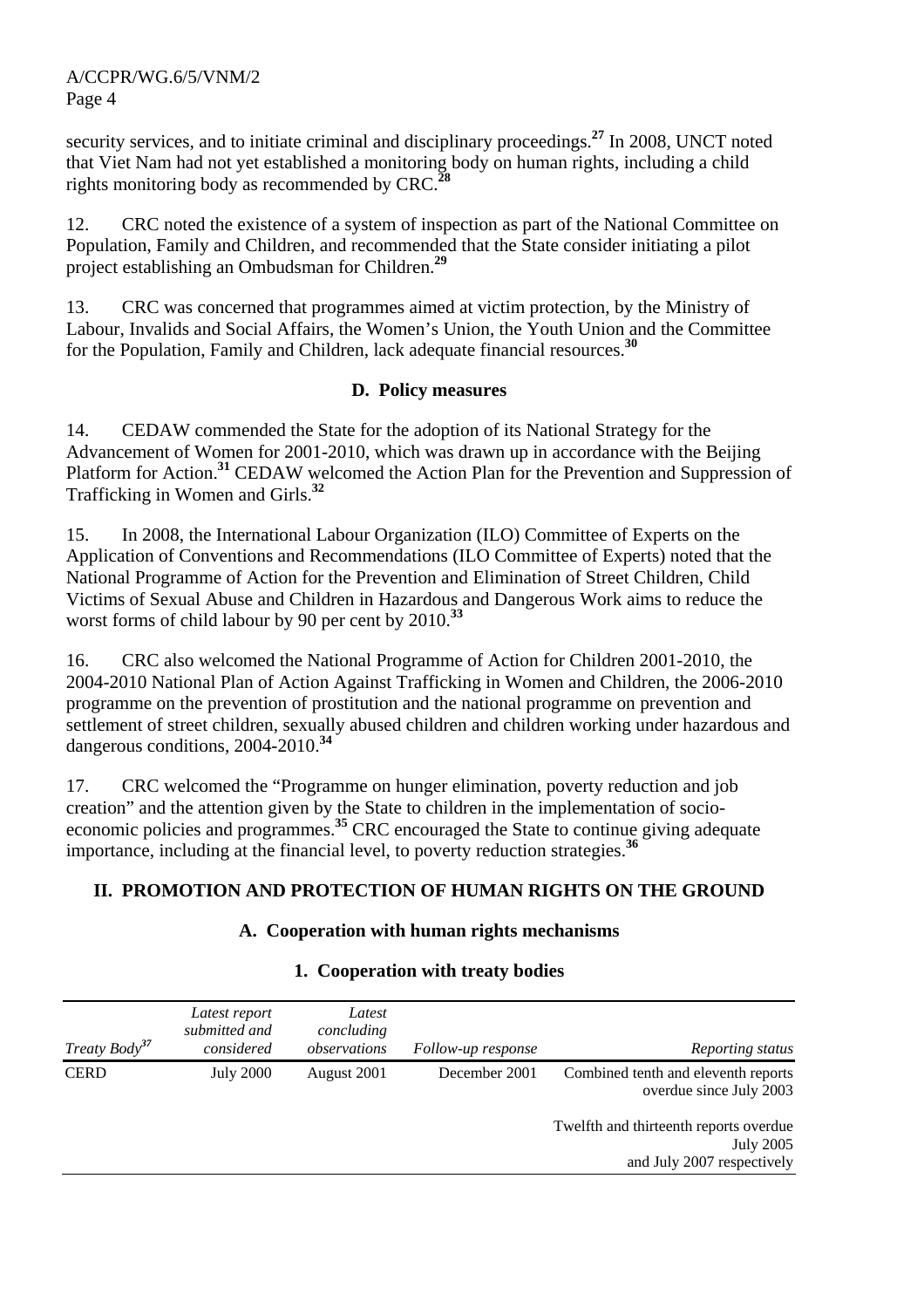## A/HRC/WG.6/5/VNM/2 Page 5

| Treaty Body <sup>37</sup> | Latest report<br>submitted and<br>considered | Latest<br>concluding<br>observations | Follow-up response  | Reporting status                                                                                                                                                          |
|---------------------------|----------------------------------------------|--------------------------------------|---------------------|---------------------------------------------------------------------------------------------------------------------------------------------------------------------------|
| <b>CESCR</b>              | January 1992                                 | June 1993                            |                     | Second, third and fourth reports<br>overdue since June 1995, June 2000 and<br>June 2005 respectively                                                                      |
| <b>HR</b> Committee       | April 2001                                   | August 2002                          | Addendum: July 2003 | August 2002 Third report overdue since August 2004                                                                                                                        |
| <b>CEDAW</b>              | June 2005                                    | February 2007                        |                     | Combined fifth and sixth reports<br>overdue since March 1999 submitted<br>June 2005                                                                                       |
|                           |                                              |                                      |                     | Seventh report overdue since March<br>2007 and scheduled for submission<br>together with eighth periodic report as a<br>combined report in March 2011                     |
| <b>CRC</b>                | <b>May 2000</b>                              | March 2003                           |                     | Combined third and fourth reports<br>overdue since September 2007                                                                                                         |
| <b>OP-CRC-AC</b>          | November 2005                                | October 2006                         |                     | Further information on the<br>implementation of OP-CRC-AC to have<br>been included in combined third and<br>fourth reports under the CRC, overdue<br>since September 2007 |
| OP-CRC-SC                 | November 2005                                | October 2006                         |                     | Second report overdue since September<br>2007                                                                                                                             |

|  | 2. Cooperation with special procedures |  |  |  |
|--|----------------------------------------|--|--|--|
|--|----------------------------------------|--|--|--|

| Standing invitation issued                                      | No                                                                                                                                                                                                                                                                                                                                                                                                                                                                                                                                                                                                               |  |
|-----------------------------------------------------------------|------------------------------------------------------------------------------------------------------------------------------------------------------------------------------------------------------------------------------------------------------------------------------------------------------------------------------------------------------------------------------------------------------------------------------------------------------------------------------------------------------------------------------------------------------------------------------------------------------------------|--|
| Latest visits or mission reports                                | Special Rapporteur on freedom of religion or belief (19 to 28 October<br>$1998)^{38}$                                                                                                                                                                                                                                                                                                                                                                                                                                                                                                                            |  |
| Visits agreed upon in principle                                 | N/A                                                                                                                                                                                                                                                                                                                                                                                                                                                                                                                                                                                                              |  |
| Visits requested and not yet agreed upon                        | Special Rapporteur on the right to freedom of opinion and expression<br>(requested in 2002), Special Rapporteur on extrajudicial, summary or<br>arbitrary executions (2006), Special Rapporteur on freedom of religion<br>or belief (2008), Special Rapporteur on the right to food (2008),<br>independent expert on the effects of foreign debt and other related<br>international financial obligations of States on the full enjoyment of all<br>human rights (2008) and independent expert on on the issue of human<br>rights obligations related to access to safe drinking water and sanitation<br>(2008). |  |
| Facilitation/cooperation during missions                        |                                                                                                                                                                                                                                                                                                                                                                                                                                                                                                                                                                                                                  |  |
| Follow-up to visits                                             |                                                                                                                                                                                                                                                                                                                                                                                                                                                                                                                                                                                                                  |  |
| Responses to letters of allegations and<br>urgent appeals       | A total of 26 communications were sent during the period under<br>review. In addition to communications sent for particular groups, 50<br>individuals, including 6 women, were covered by these<br>communications. During the period under review, the Government has<br>replied to all the communications sent by the special procedures<br>mandate holders.                                                                                                                                                                                                                                                    |  |
| Responses to questionnaires on thematic<br>issues <sup>39</sup> | Viet Nam responded to none of the 13 questionnaires sent by special<br>procedures mandate holders during the period under review, <sup>40</sup> within<br>the deadlines.                                                                                                                                                                                                                                                                                                                                                                                                                                         |  |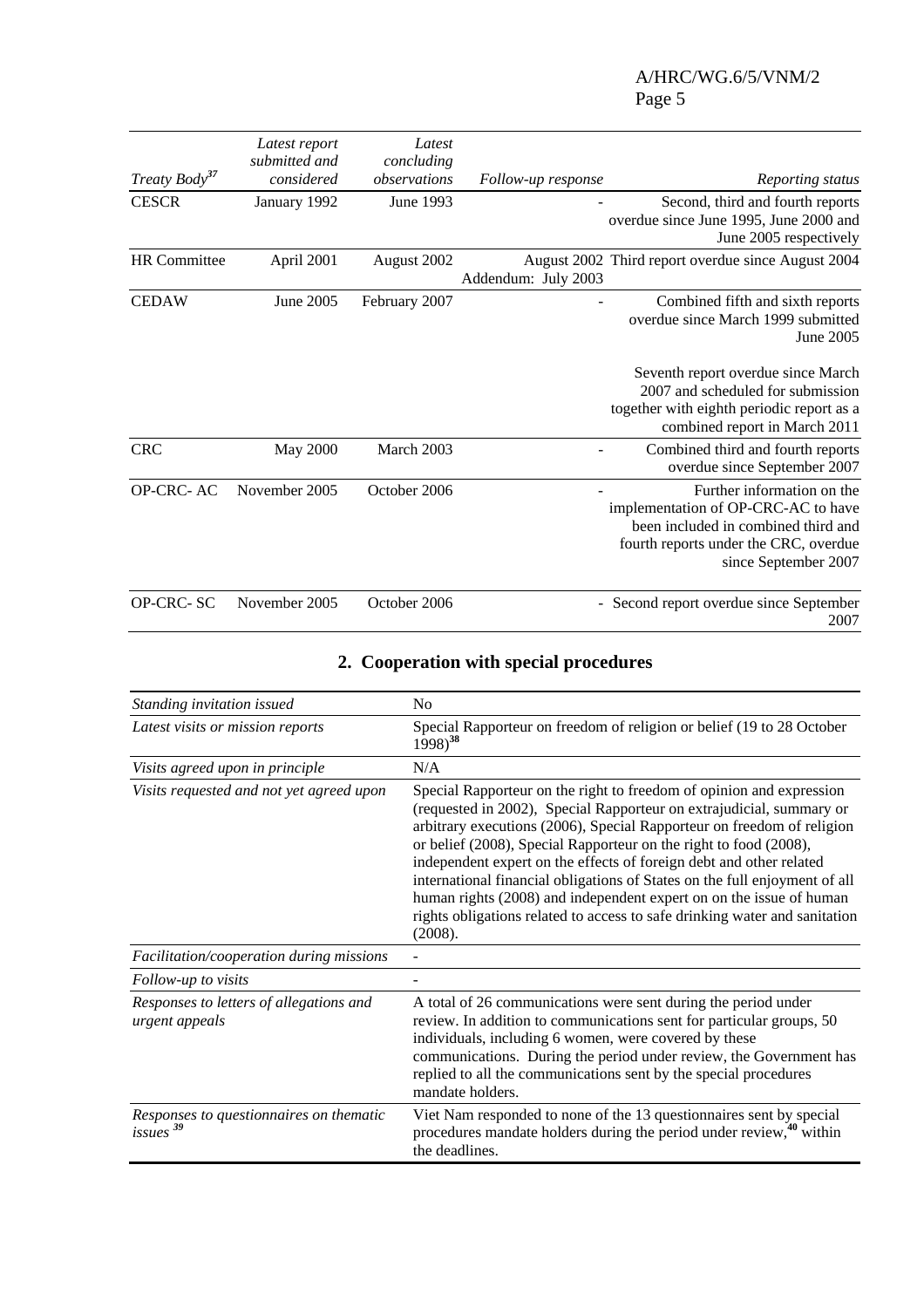## **3. Cooperation with the Office of the High Commissioner for Human Rights**

18. In October 2007, the Office of the United Nations High Commissioner for Human Rights (OHCHR) organized a regional workshop on the establishment of national human rights institutions (NHRIs) in Asia, which brought together representatives of countries, which do not yet have a NHRI, including Viet Nam. The concluding statement adopted by the participants stressed the importance of taking necessary measures in order to establish a NHRI in compliance with the Paris Principles.<sup>41</sup> Viet Nam contributed financially to OHCHR in 2008.<sup>42</sup>

#### **B. Implementation of international human rights obligations**

## **1. Equality and non-discrimination**

19. UNCT noted that although Viet Nam has made formidable progress in its socio-economic development since the beginning of the *doi moi* (renewal) era in the mid 1980s, some parts of the population, such as ethnic minority women and children, continue to be particularly vulnerable to high levels of poverty and inequality.**<sup>43</sup>**

20. The ILO Committee of Experts noted the Law on Gender Equality did not introduce a definition of discrimination in employment and occupation in accordance with article 1 of the ILO Discrimination (Employment and Occupation) Convention (No. 111).**<sup>44</sup>** The Committee also noted that this law fell short of fully applying the ILO Equal Remuneration Convention (No. 100). The Committee urged the Government to consider giving full legislative expression to the principle of equal remuneration for men and women for work of equal value.**<sup>45</sup>**

21. UNCT noted that the gender division of labour based on traditional roles and beliefs effectively relegates women to a subordinate status in the labour market and therefore contributes to the 'feminization' of poverty.**<sup>46</sup>**

22. CEDAW reiterated its concern about the persistence of patriarchal attitudes and deeprooted stereotypes, including the preference for male offspring, regarding the roles and responsibilities of women and men within the family and society at large. Such stereotypes, inter alia, put women at a disadvantage in the labour market and in political and public life.**<sup>47</sup>** CEDAW recommended that the State take measures to bring about changes in traditional attitudes and in gender-role stereotyping.**<sup>48</sup>**

23. CRC noted with concern that domestic legislation does not specifically prohibit discrimination based on all the grounds listed under article 2 of the Convention. In particular, discrimination against children with disabilities is not explicitly prohibited, and the lower level of development indicators for ethnic minorities appears to indicate the existence of some level of discrimination, specifically regarding to their access to health and education.**<sup>49</sup>** CRC recommended, inter alia, that Viet Nam amend its domestic legislation to ensure that it corresponds fully with all the provisions of article 2 of the Convention.**<sup>50</sup>**

# **2. Right to life, liberty and security of the person**

24. In the period considered, the Special Rapporteur on extrajudicial, summary or arbitrary executions transmitted a number of allegations concerning non-respect of international standards relating to the imposition of capital punishment.**<sup>51</sup>** In 2002, the HR Committee recommended continuing to review the list of crimes for which the death penalty may be imposed, with a view to abolishing capital punishment in furtherance of article 6 of the Covenant.**<sup>52</sup>** In its comments on the concluding observations of the HR Committee, the State indicated, inter alia, that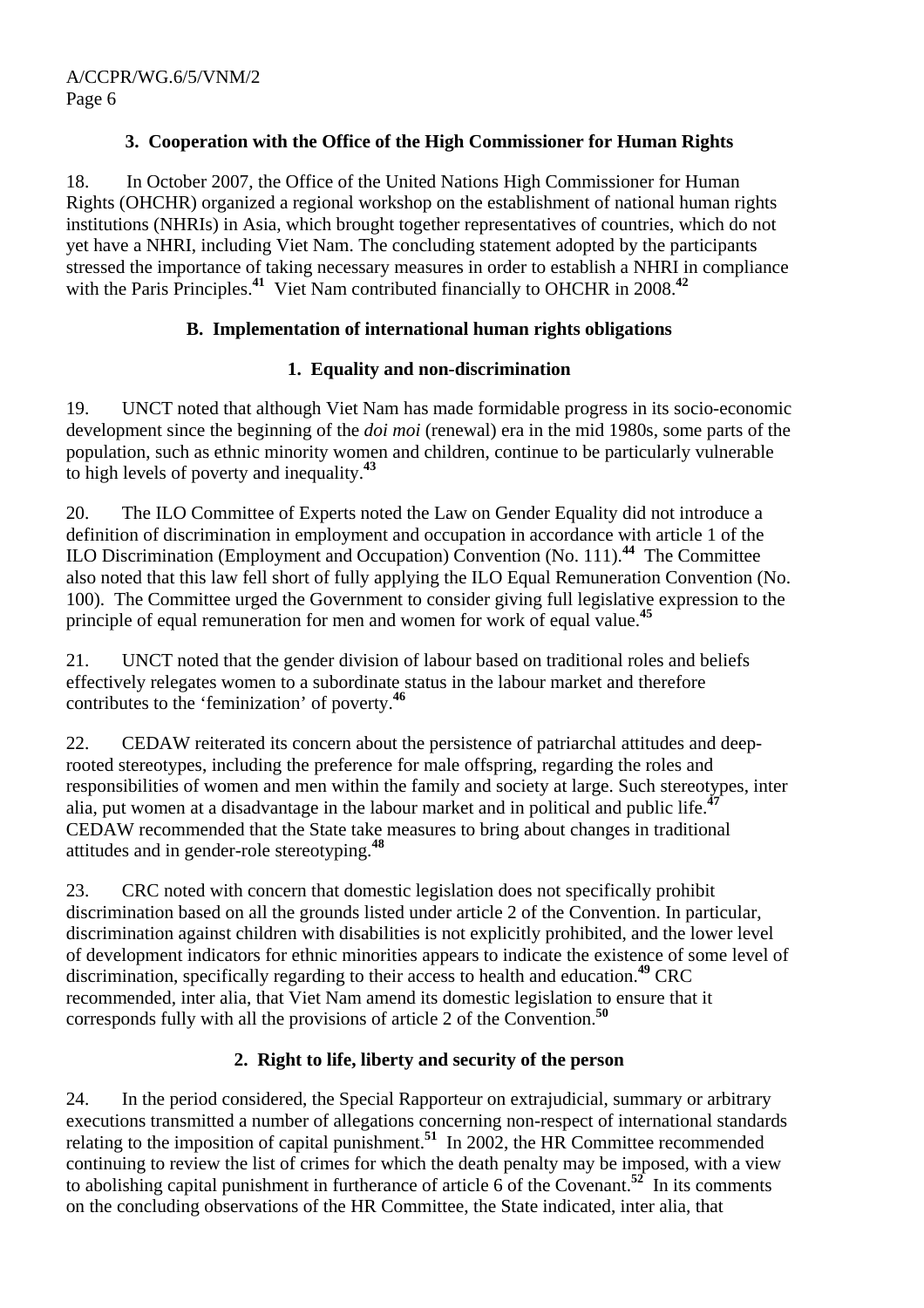retaining or abolishing the death penalty is dependent "totally on practical conditions of a country."**<sup>53</sup>**

25. UNCT submitted that Viet Nam's level of domestic violence is high and that women suffer severe stress.**<sup>54</sup>** Although CEDAW welcomed the drafting of a new bill on domestic violence, it continued to be concerned about the lack of information and data on all forms of violence against women and girls,**<sup>55</sup>** and reiterated its recommendation to give high priority to address all forms of violence against women and girls, including through the speedy adoption of the law on domestic violence.**<sup>56</sup>**

26. The ILO Committee of Experts noted that the Law on Gender Equality does not explicitly address sexual harassment, and urged the Government to consider the inclusion of specific legislative provisions defining, prohibiting and preventing sexual harassment at the workplace.**<sup>57</sup>**

27. The HR Committee recommended that Viet Nam ensure that no persons are subjected to arbitrary restriction of their liberty and that all persons deprived of their liberty are promptly brought before a judge or other officer authorized to exercise judicial power by law, and that they can only be deprived of their liberty on the basis of a judgement based on law, as required by article 9, paragraphs 3 and 4, of the Covenant.**<sup>58</sup>** Moreover, the HR Committee recommended providing information in respect of all the institutions in which persons are held against their will, the number and names of the institutions and the number of inmates in each and whether these are remand or convicted prisoners.**<sup>59</sup>**

28. CRC was concerned that children are subject to various forms of violence and illtreatment and corporal punishment,**<sup>60</sup>** and recommended, inter alia, that the State take all appropriate measures to establish a national system for receiving, monitoring, and investigating complaints of child abuse and neglect, and, when necessary, prosecuting cases in a childsensitive manner.**<sup>61</sup>**

29. In 2008, the ILO Committee of Experts requested the Government to prohibit the use, procuring or offering of a child under 18 for the production of pornography, or for pornographic performances, and to adopt corresponding sanctions,**<sup>62</sup>** and encouraged the Government to pursue its efforts to prevent the engagement of children in prostitution, and to indicate the results achieved.**<sup>63</sup>** The Special Rapporteur on the sale of children, child prostitution and child pornography transmitted allegations concerning routine and arbitrary round ups of poor children by police. These children are allegedly sent to Social Protection Centres where they are detained in harsh conditions.**<sup>64</sup>** -

30. In 2003, CRC noted with concern that a significant proportion of sex workers are under the age of 18,**<sup>65</sup>** and recommended, inter alia, that Viet Nam continue to strengthen national and sub-regional strategies and programmes on the prevention of sexual exploitation and trafficking.**<sup>66</sup>** In 2006, CRC expressed concern at the information that child prostitution and sex tourism are an increasing problem in the country and recommended that the State increase its efforts to combat child prostitution.**<sup>67</sup>**

# **3. Administration of justice and the rule of law**

31. In 2002, the HR Committee was concerned that the judicial system remains weak owing to the scarcity of qualified lawyers, lack of resources for the judiciary and its susceptibility to political pressure and recommended that the State take effective measures to strengthen the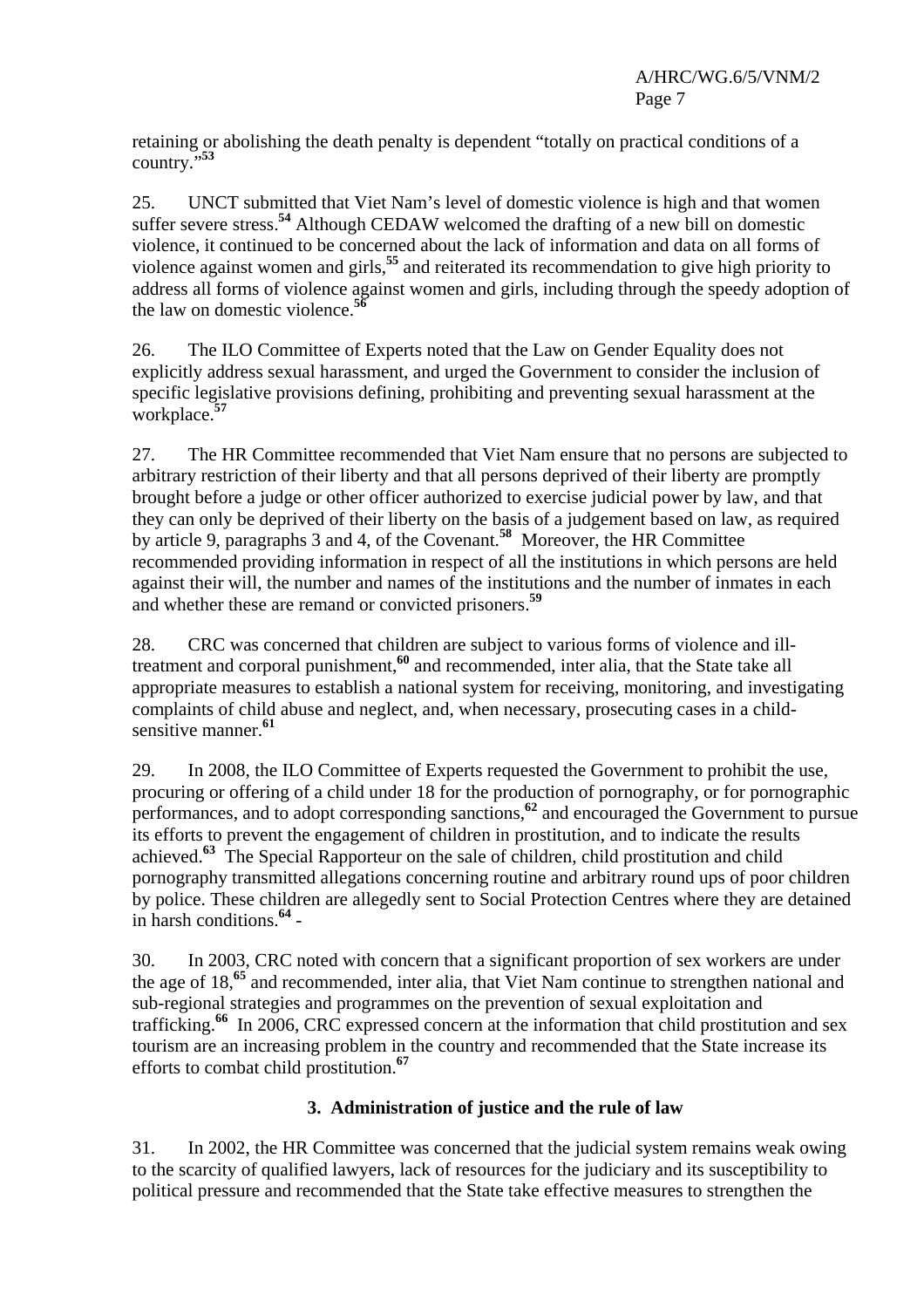judiciary and to guarantee its independence.**<sup>68</sup>** In comments on the concluding observations of the HR Committee, Viet Nam responded that "the relative lack of professionally trained lawyers in the country does not by any means relate directly to their susceptibility to political pressure and the independence of the court system."**<sup>69</sup>**

32. CEDAW expressed concern about the low rates of prosecution and conviction of traffickers and of others who exploit the prostitution of women. CEDAW was also concerned about reports that rehabilitation measures, such as administrative camps, may stigmatize girls and young women victims of prostitution and deny them due process rights.<sup>7</sup>

33. CRC was concerned that the juvenile justice system is unable to cope effectively with increasing youth crime and that rehabilitation and reintegration services for young offenders are insufficient.**<sup>71</sup>**

# **4. Right to privacy, marriage and family life**

34. CEDAW was concerned about the differential minimum legal age for marriage for women and men,<sup>72</sup> and urged Viet Nam to set the same minimum age of marriage for women and men at 18 years and to take measures to prevent and stop underage marriages.**<sup>73</sup>** With regard to the Land Law, CEDAW called upon the State to remove any administrative obstacles that may prevent the issuance of joint land use certificates to husbands and wives, particularly in rural areas. **74**

# **5. Freedom of religion or belief, expression, association and peaceful assembly, and right to participate in public and political life**

35. In 2008, the ILO Committee of Experts reiterated a previous request for information on legislation regarding religious beliefs and religious organizations, which prohibits discrimination on religious grounds, indicating the manner in which it provides protection against religious discrimination in employment.**<sup>75</sup>**

36. In the period considered, the Special Rapporteur on freedom of religion or belief transmitted allegations concerning arrest and detention of church followers (i.e. Mennonite Christian Church , Unified Buddhist Church of Viet Nam, and Christians belonging to the *Degar/Montagnard* ethnic group), other religious adherents, including allegations of torturing to death, and arbitrary killings by security forces.**<sup>76</sup>**

37. In the light of information available indicating that certain religious practices are repressed or strongly discouraged in Viet Nam, in 2002 the HR Committee expressed serious concern that the practice of the State does not meet the requirements of article 18 of the ICCPR.**<sup>77</sup>** In 2001, the Committee on the Elimination of Racial Discrimination (CERD) expressed concern about reports of discrimination in the exercise of religious freedom by minority ethnic groups.**<sup>78</sup>**

38. The Special Rapporteur on the right to freedom of opinion and expression transmitted allegations concerning imprisonment of authors of articles on democracy.**<sup>79</sup>** The Special Representative of the Secretary-General on human rights defenders transmitted allegations concerning attacks, arrests and imprisonment of pro-democracy and human rights activists, who were allegedly ill-treated while in detention.**<sup>80</sup>**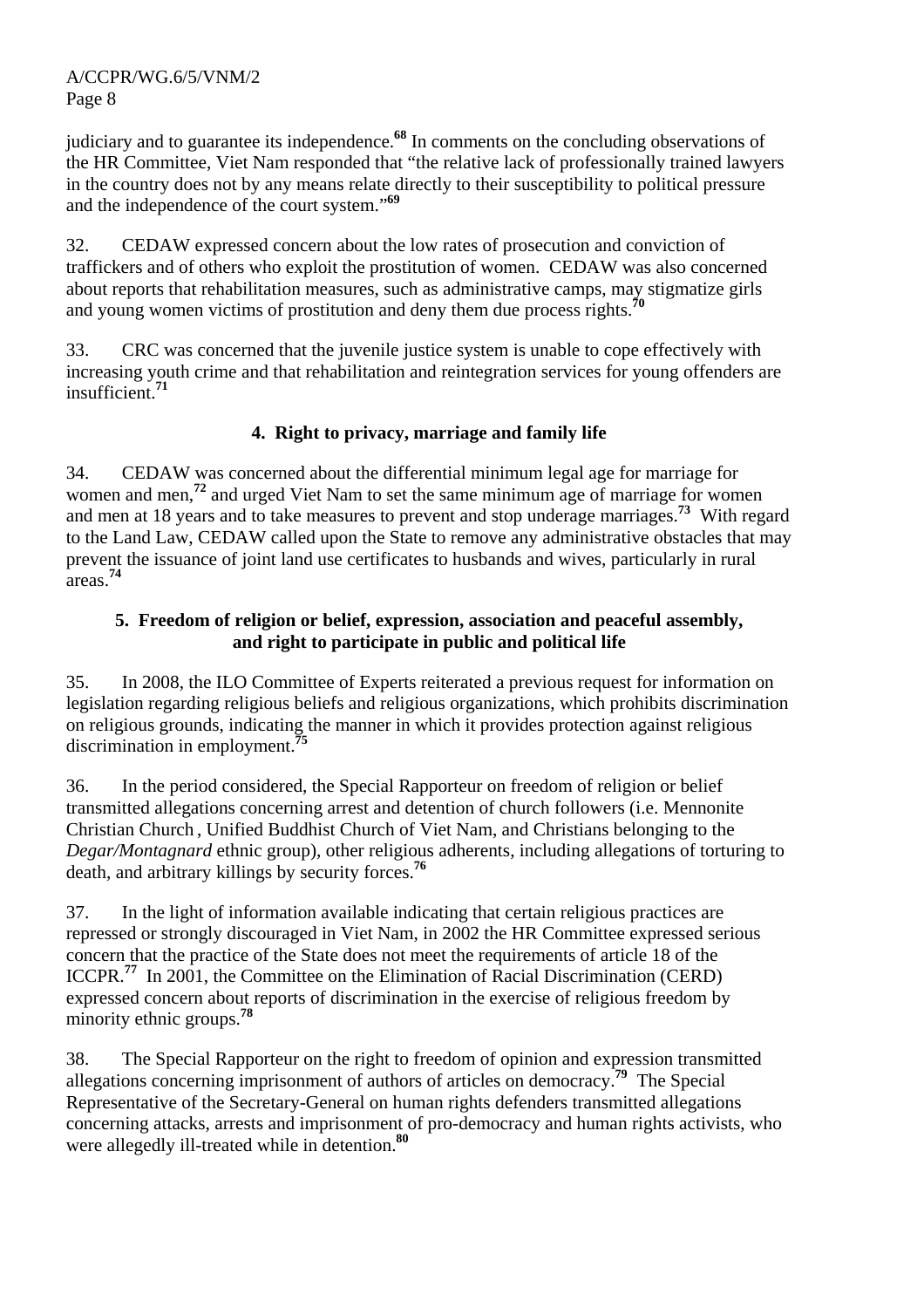39. In 2007, the Working Group on Arbitrary Detention found a case of arbitrary detention, motivated by an individual's peaceful dissemination through the Internet of ideas and opinions advocating political openness and democracy.**<sup>81</sup>**

40. The HR Committee was concerned at reports of the extensive limitations on the right to freedom of expression in the media and the fact that the Press Law does not allow the existence of privately owned media. It recommended Viet Nam to put an end to restrictions on freedom of expression and that the press laws should be brought into compliance with article 19 of the ICCPR.**<sup>82</sup>**

41. While noting the explanations provided by the delegation of Viet Nam regarding the exercise of the right to freedom of association, the HR Committee was concerned at the absence of specific legislation on political parties and at the fact that only the Communist Party is permitted, and recommended enabling national and international non-governmental human rights organizations and political parties to function without hindrance.**<sup>83</sup>**

42. UNCT noted that women make up approximately 26 per cent of National Assembly representatives, but only 8 per cent of Central Party Committee members, 12.5 per cent of Ministers and 9 per cent of Vice Ministers.**<sup>84</sup>** UNCT also stated that the 1998 grassroots democracy decree promotes more active participation in decision-making processes at the commune and village levels.**<sup>85</sup>**

## **6. Right to work and to just and favourable conditions of work**

43. In 2006, the ILO Committee of Experts requested the Government to take measures rapidly to amend legislation so as to empower inspectors to enter workplaces freely, in accordance with the requirements of article 12 of the ILO Labour Inspection Convention (No. 81).**<sup>86</sup>**

44. CEDAW expressed concern at the concentration of women in the informal economy, and that insufficient information was provided about their de facto situation in the formal and informal labor markets,**<sup>87</sup>** and urged Viet Nam to eliminate occupational segregation and to close the wage gap between women and men in the labor market. CEDAW also encouraged the State to ensure the enforcement of regulations of the Labor Code for the benefit of women.**<sup>88</sup>**

# **7. Right to social security and to an adequate standard of living**

45. UNCT noted that despite the impressive range of Government plans and policies in the social services, the level of public expenditure in the social sector is still low. Low-income households often end up having to pay considerable user fees and other side payments to gain access to basic social services.**<sup>89</sup>** A 2008 UNCT report noted that poorer women and children are particularly at risk since higher food prices can worsen their already precarious nutritional status.**<sup>90</sup>**

46. CEDAW expressed concern about women's limited access to sexual and reproductive health-care services, the very high rate of abortions, in particular among adolescent and young women, and the increase in HIV/AIDS infections among women.**<sup>91</sup>** CEDAW urged the State to enhance women's access to health care, in particular to sexual and reproductive health services.<sup>92</sup> CEDAW expressed its concern about the situation of women in rural and remote areas, as well as the situation of ethnic minority women, who lack sufficient access to adequate health services, education, employment and credit facilities.**<sup>93</sup>**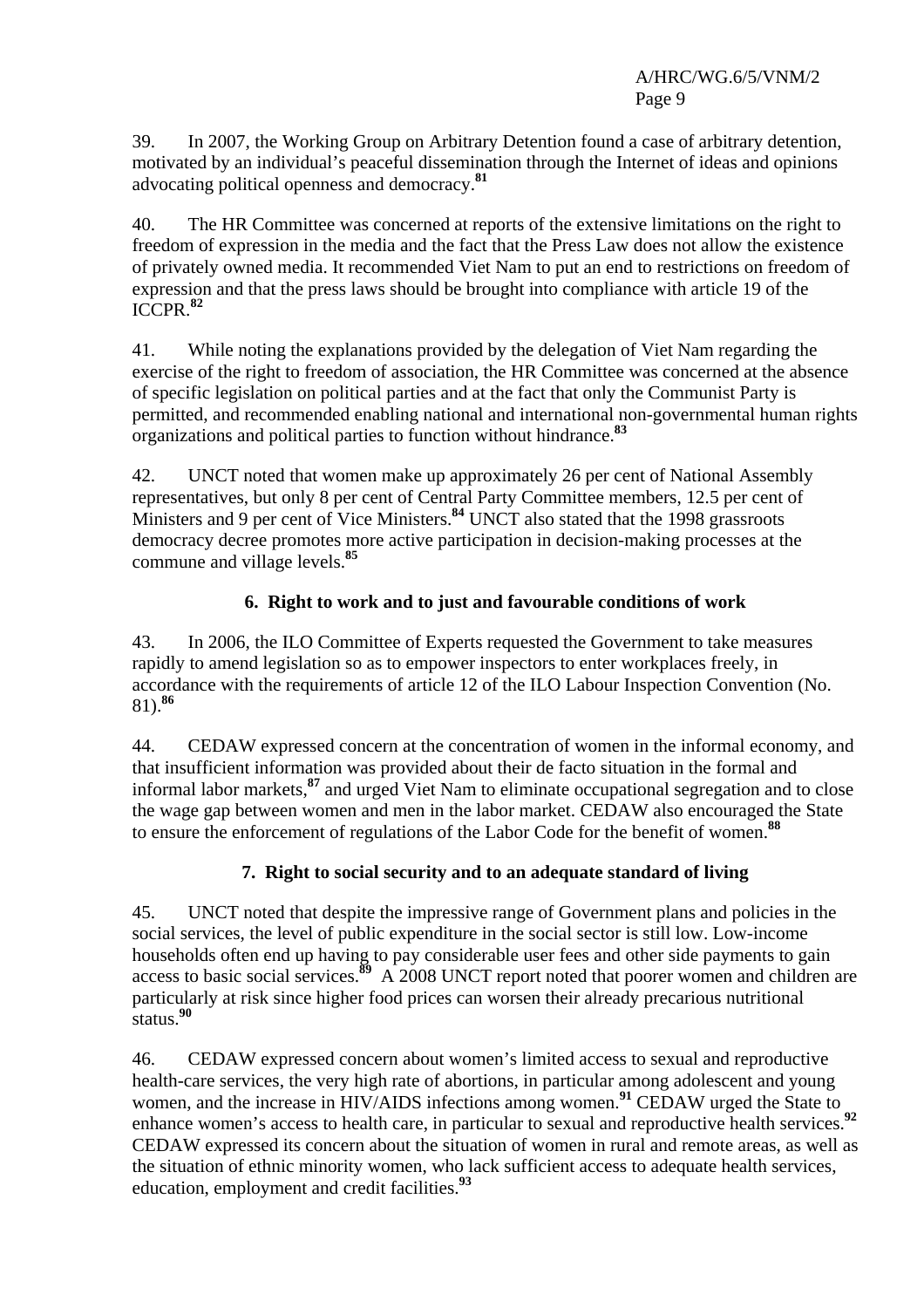47. UNCT noted that the highest infant and maternal mortality rates are in the mountainous regions and among ethnic minority groups. Viet Nam has one of the highest abortion rates in the region and recently sex-selective abortion appears to reflect son preference, with the rate of male babies as high as 120 to 100 in four provinces in 2007.<sup>94</sup> A 2008 UNFPA report referred to surveys indicating that the sex ratio at birth in 2007 was 112 baby boys for every 100 baby girls.**<sup>95</sup>**

48. A 2005 World Health Organization report noted that the introduction of social insurance schemes for poor people has ensured access to maternal and newborn health services, but that there has been a perceived decline in quality in peripheral health services.**<sup>96</sup>**

49. The Special Rapporteurs on adequate housing as a component of the right to an adequate standard of living and on the right to food transmitted allegations concerning inadequate resettlement plans for an expected 91,000 persons to be displaced by a hydropower project, thereby threatening their access to livelihood and food.**<sup>97</sup>**

50. CRC was concerned at the poor environmental health conditions, in particular the low percentage of the population with access to safe drinking water and sanitation facilities, in particular in rural and mountainous areas, as well as the after-effects of Agent Orange and other chemical defoliants,**<sup>98</sup>** and made recommendations in this connection.**<sup>99</sup>**

# **8. Right to education and to participate in the cultural life of the community**

51. UNCT noted that although economic progress has meant that many more citizens benefit from access to basic services, access to quality education, for instance, remains difficult especially for the most vulnerable groups. The net primary school completion rate varies from 65.3 per cent in the Central Highlands region to 90.2 per cent in the Red River Delta region; similarly, the rate is 86.4 per cent for the majority Kinh population, compared to only 60.6 per cent for other ethnic groups.**<sup>100</sup>**

52. CEDAW urged the State to take all appropriate measures to eliminate the disparity in school enrolment rates and to achieve universal primary education for girls in accordance with article 10 of the Convention, the strategic objectives and actions of the Beijing Declaration and Platform for Action, and Millennium Development Goals 2 and 3.**<sup>101</sup>**

53. CRC was very concerned at the high proportion of children with disabilities who do not attend school, do not have access to vocational training and have limited access to rehabilitation services, particularly in rural areas.<sup>102</sup> While noting efforts to achieve universal enrolment at primary school level, CRC was also concerned that there are significant gaps in access to and quality of education between urban and rural or mountainous regions, and that the school system still suffers from a shortage of well-trained teachers and educational materials.**<sup>103</sup>**

# **9. Minorities and indigenous peoples**

54. In 2002, while noting that the State denies any violation of the Covenant rights in this respect, the HR Committee remained concerned at the abundance of information regarding the treatment of the *Degar* (*Montagnard*) indicating serious violations of articles 7 and 27 of the ICCPR.**<sup>104</sup>**

55. In 2008, the ILO Committee of Experts requested the Government to provide more information on the programmes and projects implemented in ethnic minority areas, indicating the type of training provided and the kind of occupations and employment promoted.**<sup>105</sup>**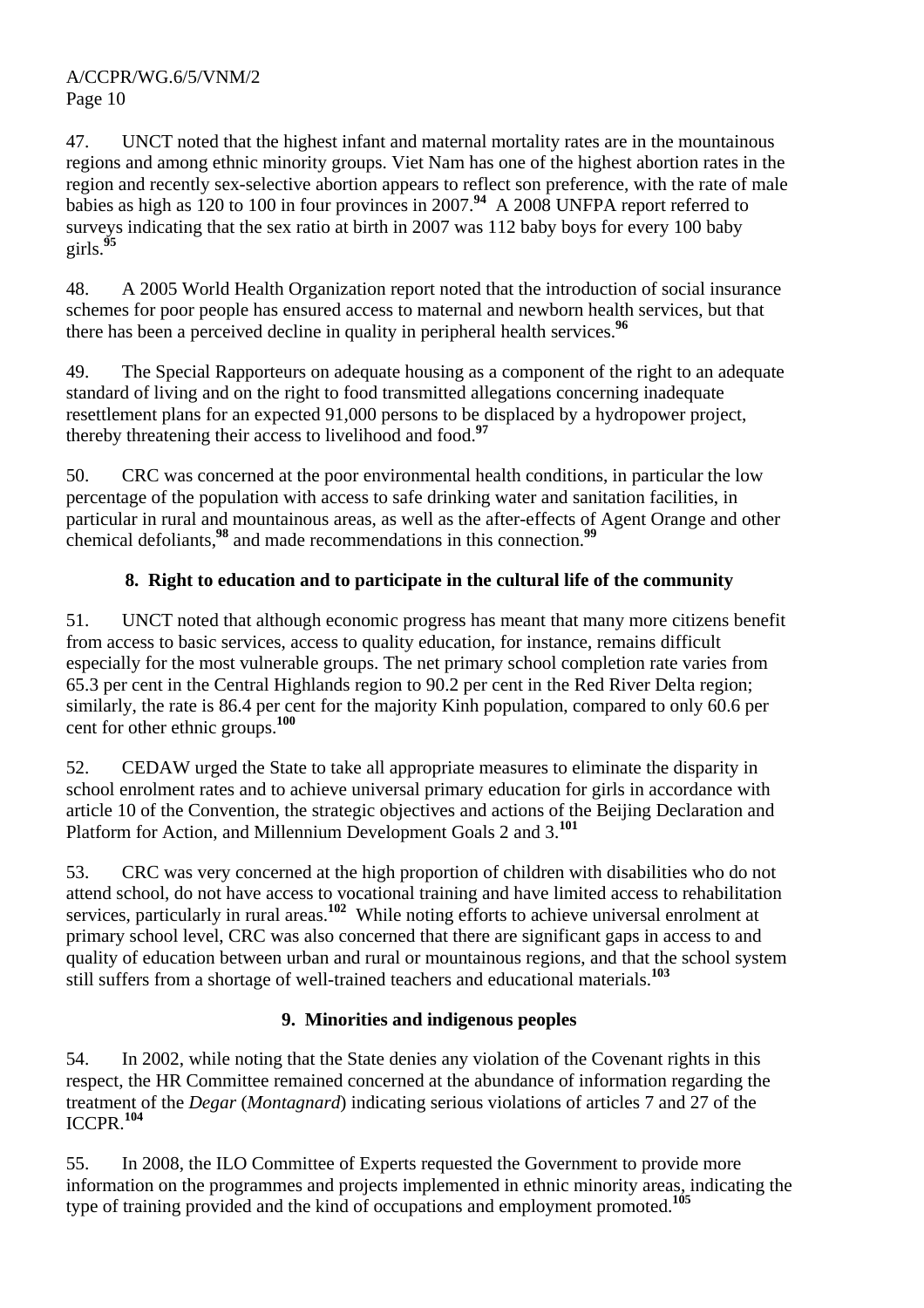56. UNCT referred to estimates that 20 per cent of ethnic minority young women have never attended school, and many ethnic minority communities are not provided with education programmes in their mother tongue.**<sup>106</sup>**

57. CEDAW requested the State to assess the impact of economic restructuring processes on women, including women belonging to ethnic minorities and living in rural and remote areas.**<sup>107</sup>** CEDAW also requested to ensure that the draft law on ethnic minorities be passed as soon as possible and that it integrate the objectives of the Law on Gender Equality.**<sup>108</sup>** A 2006 United Nations Development Group report noted that ethnic minority groups have not profited proportionally from growth, and constitute 39 per cent of the poor, while representing 14 per cent of the population.**<sup>109</sup>**

58. CRC noted with concern that the lower level of development indicators for ethnic minorities appears to indicate the existence of some level of societal and institutional discrimination, specifically with regard to their access to health and education.**<sup>110</sup>**

# **III. ACHIEVEMENTS, BEST PRACTICES, CHALLENGES AND CONSTRAINTS**

59. In 2008, UNCT noted that the tremendous success in poverty reduction in the country has been accomplished without a major increase in inequality.**<sup>111</sup>** In many instances, Viet Nam has put in place the basic legislative framework for the realization of the right to health, to life and other rights granted in human rights treaties, but its implementation often remains rudimentary.**<sup>112</sup>** Access to justice has been progressively enhanced through the introduction of state-provided legal aid in 1997, as well as more recent provisions to enable non-state associations to offer free legal services.**<sup>113</sup>**

60. UNCT considered that the Government had done reasonably well in making health services available at central, provincial, district and community levels; health care for children under 6 years and for the poor is free of charge. Still, large geographical disparities exist between regions with inadequate distribution of health workers and medical equipment, and considerable variations in quality.**<sup>114</sup>** While welcoming the State's many efforts in this regard, CRC recommended that Viet Nam continue and strengthen efforts to secure the registration at birth of all children, giving particular attention to children living in rural and mountainous areas.**<sup>115</sup>**

61. UNCT considered that an important challenge for Viet Nam in the short term will be improving and expanding its social protection system. While it is noteworthy that in June 2006 Viet Nam passed a new social insurance law that includes unemployment insurance for the first time, it will need to make greater efforts to ensure that mechanisms are in place to promote more equitable development for all.**<sup>116</sup>**

62. UNCT also noted that the growing role and influence of elected bodies, the National Assembly and People's Councils may help to increase government transparency and accountability.**<sup>117</sup>** In 2001, CERD welcomed the presence of a significant number of representatives of minority groups in the State's parliament.**<sup>118</sup>**

63. CRC was concerned that a large part of Vietnamese territory is still affected by unexploded ordnances (UXO) and landmines from the past conflicts, causing serious danger for the population,**<sup>119</sup>** and recommended, inter alia, that Viet Nam continue its landmine and UXO clearance and risk education activities.**<sup>120</sup>**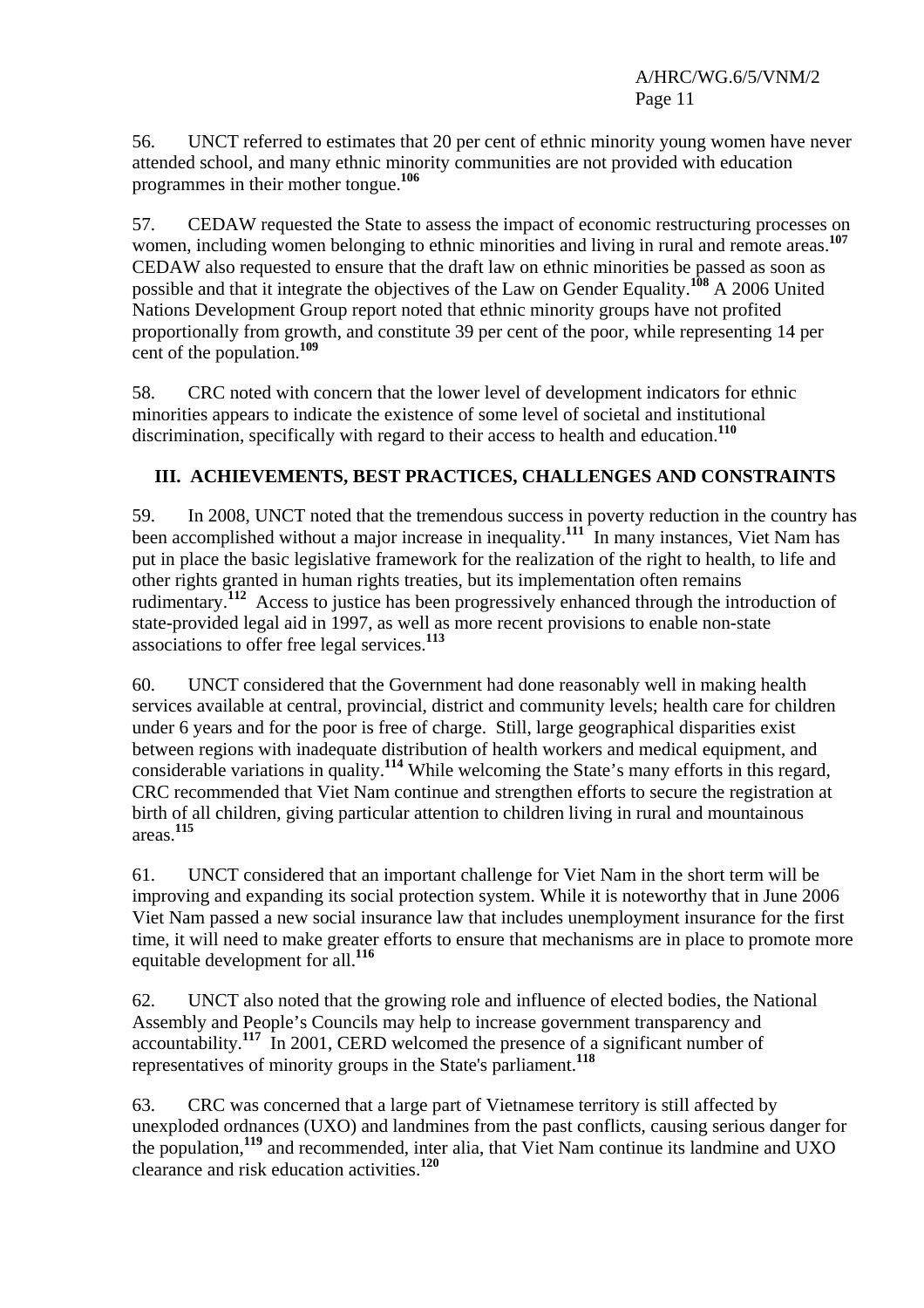64. CRC was also concerned that HIV/AIDS is spreading and increasingly affects children, either because they have been infected or because they may have lost parents to the disease.**<sup>121</sup>**

## **IV. KEY NATIONAL PRIORITIES, INITIATIVES AND COMMITMENTS**

#### **Specific recommendations for follow-up**

65. In 2002, the HR Committee requested the State to forward information within 12 months on the implementation of the Committee's recommendations regarding paragraphs 7 (review of crimes for which the death penalty is applicable), 12 (number and location of detention centres and the conditions under which detainees are held), 14 (domestic violence and the impact of measures taken to address it), 16 (the number of individuals belonging to various religious communities, the number of places of worship, as well as the practical measures taken by the authorities to guarantee the freedom of exercise of religious practice), 19 (ensuring that the rights of members of indigenous communities are respected) and 21 (restrictions on public meetings and demonstrations) of the concluding observations.<sup>122</sup> The Government replied to this request in July 2003.**<sup>123</sup>**

## **V. CAPACITY-BUILDING AND TECHNICAL ASSISTANCE**

66. The 2006-2010 United Nations Development Assistance Framework (UNDAF) lists, among the three UNDAF outcomes, policies, law and rights-based development support to governance structures to realize the values and goals of the Millennium Declaration.**<sup>124</sup>**

67. UNCT noted that the One United Nations programme framework (One Plan) is the key UNCT framework for strengthening national capacities and supporting the implementation of the national socio-economic development plan.**<sup>125</sup>**

68. CRC recommended that the State continue its landmine and UXO clearance and risk education activities seeking the necessary technical and financial support within a framework of international cooperation, including from United Nations agencies.**<sup>126</sup>**

69. CRC recommended that the State request technical assistance from, inter alia, OHCHR and other members of the United Nations Coordination Panel on Technical Advice and Assistance on Juvenile Justice in relation to the ability of the juvenile justice system to cope effectively with increasing youth crime and the inadequacy of rehabilitation and reintegration services.**<sup>127</sup>**

*Notes* 

 $\overline{a}$ 

<sup>2</sup> The following abbreviations have been used for this document:

| ICERD.     | International Convention on the Elimination of All Forms of Racial Discrimination |
|------------|-----------------------------------------------------------------------------------|
| ICESCR     | International Covenant on Economic, Social and Cultural Rights                    |
| OP-ICESCR  | <b>Optional Protocol to ICESCR</b>                                                |
| ICCPR      | International Covenant on Civil and Political Rights                              |
| ICCPR-OP 1 | <b>Optional Protocol to ICCPR</b>                                                 |

<sup>&</sup>lt;sup>1</sup> Unless indicated otherwise, the status of ratifications of instruments listed in the table may be found in *Multilateral Treaties Deposited with the Secretary-General: Status as at 31 December 2006* (ST/LEG/SER.E.25), supplemented by the official website of the United Nations Treaty Collection database, Office of Legal Affairs of the United Nations Secretariat, http://treaties.un.org/.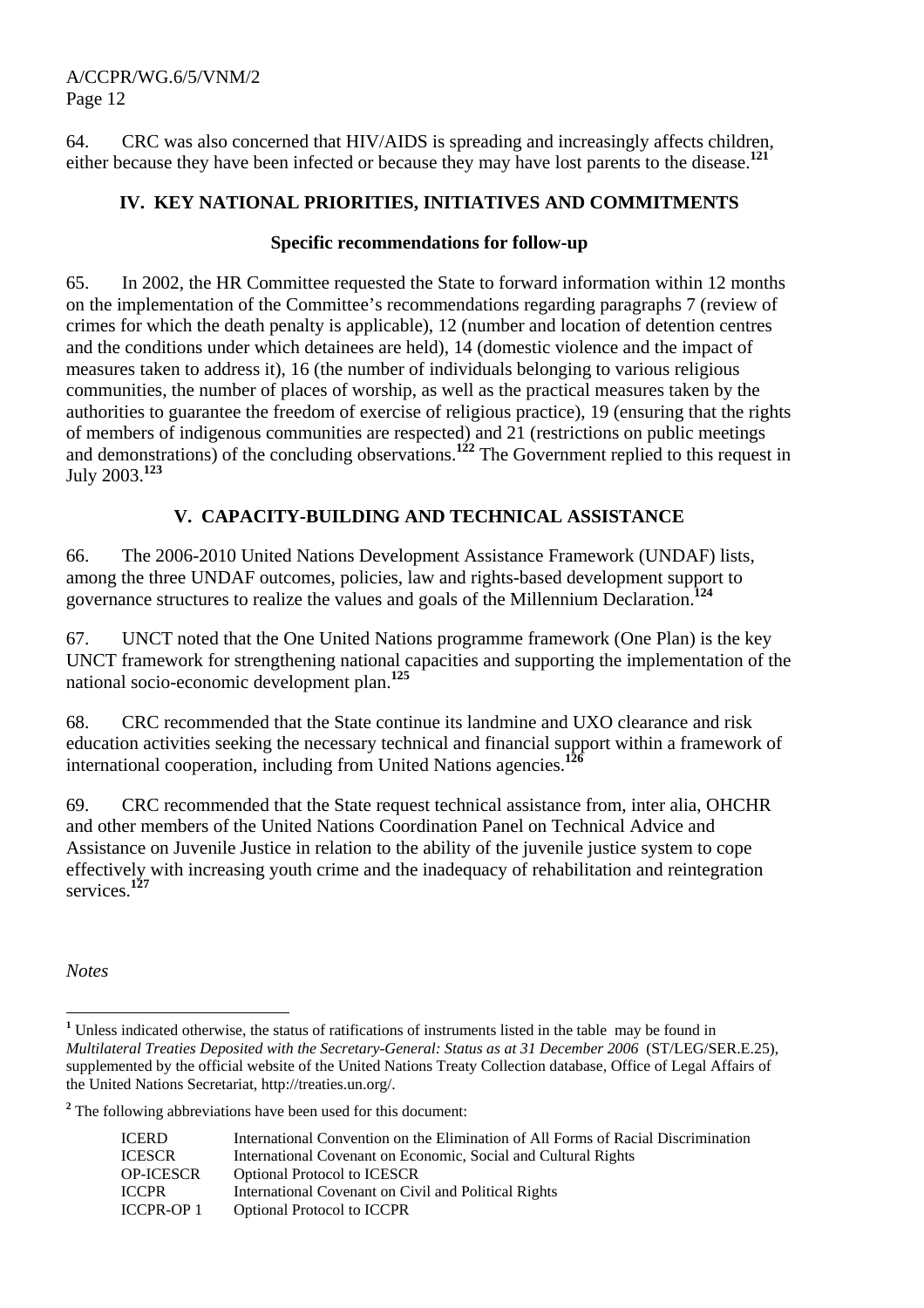| <b>ICCPR-OP2</b> | Second Optional Protocol to ICCPR, aiming at the abolition of the death penalty     |
|------------------|-------------------------------------------------------------------------------------|
| <b>CEDAW</b>     | Convention on the Elimination of All Forms of Discrimination against Women          |
| <b>OP-CEDAW</b>  | <b>Optional Protocol to CEDAW</b>                                                   |
| <b>CAT</b>       | Convention against Torture and Other Cruel, Inhuman or Degrading Treatment or       |
|                  | Punishment                                                                          |
| OP-CAT           | Optional Protocol to CAT                                                            |
| CRC.             | Convention on the Rights of the Child                                               |
| OP-CRC-AC        | Optional Protocol to CRC on the involvement of children in armed conflict           |
| OP-CRC-SC        | Optional Protocol to CRC on the sale of children, child prostitution and child      |
|                  | pornography                                                                         |
| <b>ICRMW</b>     | International Convention on the Protection of the Rights of All Migrant Workers and |
|                  | <b>Members of Their Families</b>                                                    |
| <b>CRPD</b>      | Convention on the Rights of Persons with Disabilities                               |
| <b>OP-CRPD</b>   | Optional Protocol to Convention on the Rights of Persons with Disabilities          |
| CED.             | International Convention for the Protection of All Persons from Enforced            |
|                  | Disappearance                                                                       |

<sup>3</sup> Adopted by the General Assembly in its resolution 63/117, in which it recommended that a signing ceremony be organized in 2009. Article 17, para 1 of OP-ICESCR states that "The present Protocol is open for signature by any State that has signed, ratified or acceded to the Covenant".

<sup>4</sup> Protocol to Prevent, Suppress and Punish Trafficking in Persons, Especially Women and Children, supplementing the United Nations Convention against Transnational Organized Crime.

<sup>5</sup> 1951 Convention relating to the Status of Refugees and its 1967 Protocol, 1954 Convention relating to the status of Stateless Persons and 1961 Convention on the Reduction of Statelessness.

<sup>6</sup> Convention (I) for the Amelioration of the Condition of the Wounded and Sick in Armed Forces in the Field; Convention (II) for the Amelioration of the Condition of Wounded, Sick and Shipwrecked Members of Armed Forces at Sea; Convention (III) relative to the Treatment of Prisoners of War; Convention (IV) relative to the Protection of Civilian Persons in Time of War; Protocol Additional to the Geneva Conventions of 12 August 1949, and relating to the Protection of Victims of International Armed Conflicts (Protocol I); Protocol Additional to the Geneva Conventions of 12 August 1949, and relating to the Protection of Victims of Non-International Armed Conflicts (Protocol II); Protocol additional to the Geneva Conventions of 12 August 1949, and relating to the Adoption of an Additional Distinctive Emblem (Protocol III). Source: Switzerland, Federal department of foreign affairs, http://www.eda.admin.ch/eda/fr/home/topics/intla/intrea/chdep/warvic.html.

<sup>7</sup> International Labour Organization Convention No. 29 Concerning Forced or Compulsory Labour and Convention; Convention No. 105 concerning the Abolition of Forced Labour; Convention No. 87 concerning Freedom of Association and Protection of the Right to Organise; Convention No. 98 concerning the Application of the Principles of the Right to Organise and to Bargain Collectively; Convention No. 100 concerning Equal Remuneration for Men and Women Workers for Work of Equal Value; Convention No. 111 concerning Discrimination in Respect of Employment and Occupation; Convention No. 138 concerning Minimum Age for Admission to Employment; Convention No. 182 concerning the Prohibition and Immediate Action for the Elimination of the Worst Forms of Child Labour.

**8** CEDAW/C/VNM/CO/6, para 33.

**9** Ibid., para 30.

**<sup>10</sup>** Ibid., para 19 and CRC/C/15/Add.200, para 50 (d).

**<sup>11</sup>** CRC/C/15/Add.200, para 38.

**<sup>12</sup>** CRC/C/OPAC/VNM/CO/1, para 7.

**<sup>13</sup>** CRC/C/OPSC/VNM/CO/1, para 14.

**<sup>14</sup>** Ibid., para 15.

**<sup>15</sup>** CRC/C/OPAC/VNM/CO/1, para 12.

**<sup>16</sup>** Ibid., para 13.

**<sup>17</sup>** CEDAW/C/VNM/CO/6, para 4.

**<sup>18</sup>** Ibid., para 18.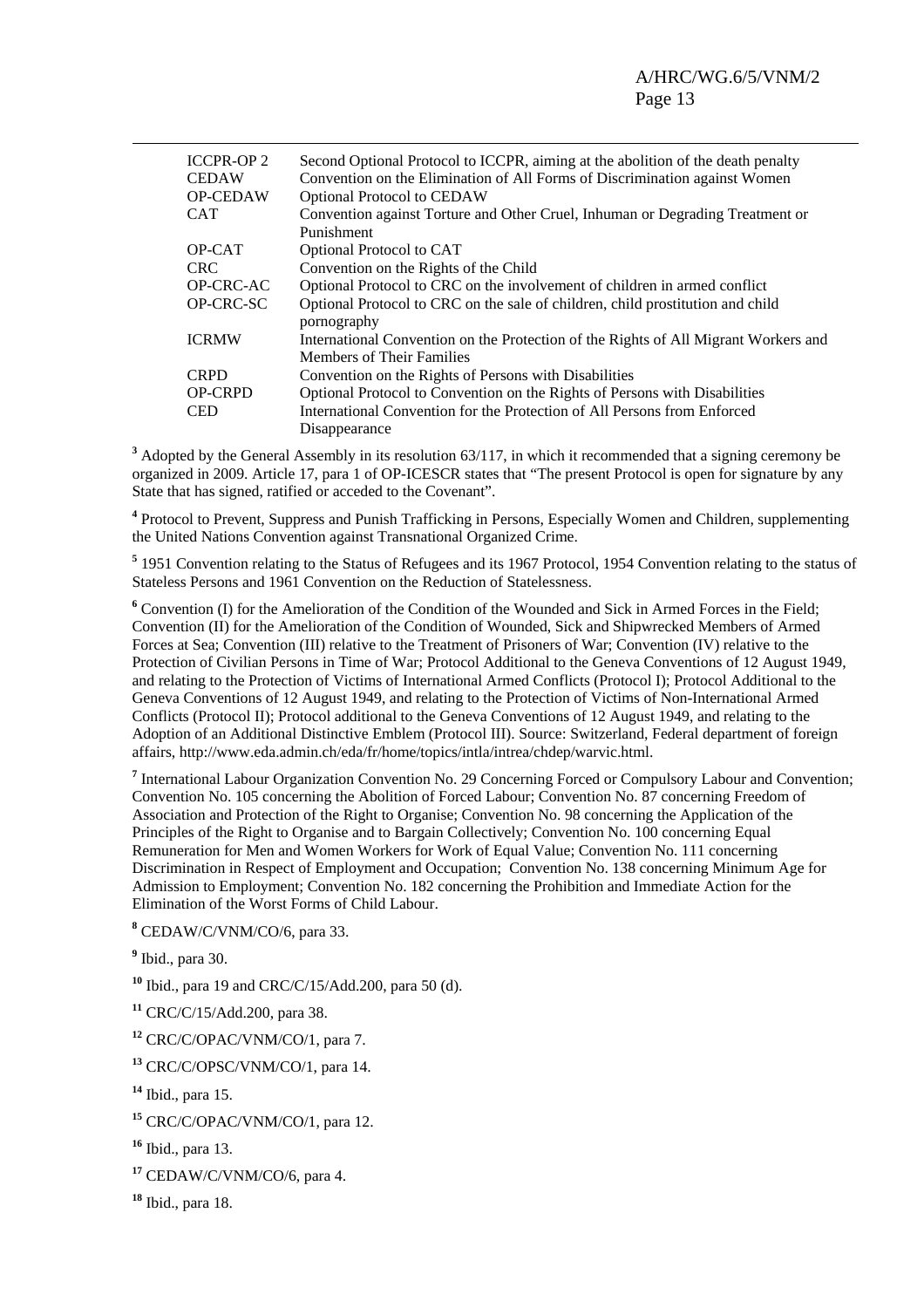**<sup>22</sup>** UNCT Viet Nam, submission to the UPR, p. 7.

**<sup>23</sup>** CRC/C/OPSC/VNM/CO/1, para 10(a).

**<sup>24</sup>** Ibid., para 11.

**<sup>25</sup>** Ibid., para 25.

<sup>26</sup> For the list of national human rights institutions with accreditation status granted by the International Coordinating Committee of National Institutions for the Promotion and Protection of Human Rights (ICC), see A/HRC/10/55, annex 1.

**<sup>27</sup>** CCPR/CO/75/VNM, para 11.

**<sup>28</sup>** UNCT Viet Nam, submission to the UPR on Viet Nam, p. 2.

**<sup>29</sup>** CRC/C/15/Add.200Ibid., paras 12 and 13.

**<sup>30</sup>** CRC/C/OPSC/VNM/CO/1, para 18.

**<sup>31</sup>** CEDAW/C/VNM/CO/6, para 6.

**<sup>32</sup>** Ibid., para 18.

<sup>33</sup> ILO Committee of Experts on the Application of Conventions and Recommendations, doc. No. (ILOLEX) 092008VNM182, p. 2.

**<sup>34</sup>** CRC/C/OPSC/VNM/CO/1, para 4.

**<sup>35</sup>** Ibid., para 21.

**<sup>36</sup>** Ibid., para 22.

<sup>37</sup> The following abbreviations have been used for this document:

| <b>CERD</b>                                             | Committee on the Elimination of Racial Discrimination        |  |
|---------------------------------------------------------|--------------------------------------------------------------|--|
| CESCR Committee on Economic, Social and Cultural Rights |                                                              |  |
|                                                         | HR Committee Human Rights Committee                          |  |
| <b>CEDAW</b>                                            | Committee on the Elimination of Discrimination against Women |  |
| CRC.                                                    | Committee on the Rights of the Child                         |  |

**<sup>38</sup>** E/CN.4/1999/58/Add.2

<sup>39</sup> The questionnaires included in this section are those which have been reflected in an official report by a special procedure mandate holder.

**<sup>40</sup>** See (a) report of the Special Rapporteur on the right to education (A/HRC/4/29), questionnaire on the right to education of persons with disabilities sent in 2006; (b) report of the Special Rapporteur on the human rights of migrants (A/HRC/4/24), questionnaire on the impact of certain laws and administrative measures on migrants sent in 2006; (c) report of the Special Rapporteur on trafficking in persons, especially women and children (A/HRC/4/23), questionnaire on issues related to forced marriages and trafficking in persons sent in 2006; (d) report of the Special Representative of the Secretary-General on human rights defenders (E/CN.4/2006/95 and Add.5), questionnaire on the implementation of the Declaration on the Right and Responsibility of Individuals, Groups and Organs of Society to Promote and Protect Universally Recognized Human Rights and Fundamental Freedoms sent in June 2005; (e) report of the Special Rapporteur on the situation of human rights and fundamental freedoms of indigenous people (A/HRC/6/15), questionnaire on the human rights of indigenous people sent in August 2007; (f) report of the Special Rapporteur on trafficking in persons, especially in women and children (E/CN.4/2006/62) and the Special Rapporteur on the sale of children, child prostitution and child pornography (E/CN.4/2006/67), joint questionnaire on the relationship between trafficking and the demand for commercial sexual exploitation sent in July 2005; (g) report of the Special Rapporteur on the right to education (E/CN.4/2006/45), questionnaire on the right to education for girls sent in 2005; (h) report of the Working Group on mercenaries (A/61/341), questionnaire concerning its mandate and activities sent in November 2005; (i) report of the Special Rapporteur on the sale of children, child prostitution and child pornography (A/HRC/4/31), questionnaire on the sale of children's organs sent on July 2006;

**<sup>19</sup>** Ibid., para 5.

**<sup>20</sup>** United Nations country team Viet Nam, submission to the UPR, pp. 2, 6-7.

**<sup>21</sup>** CRC/C/OPSC/VNM/CO/1, para 10.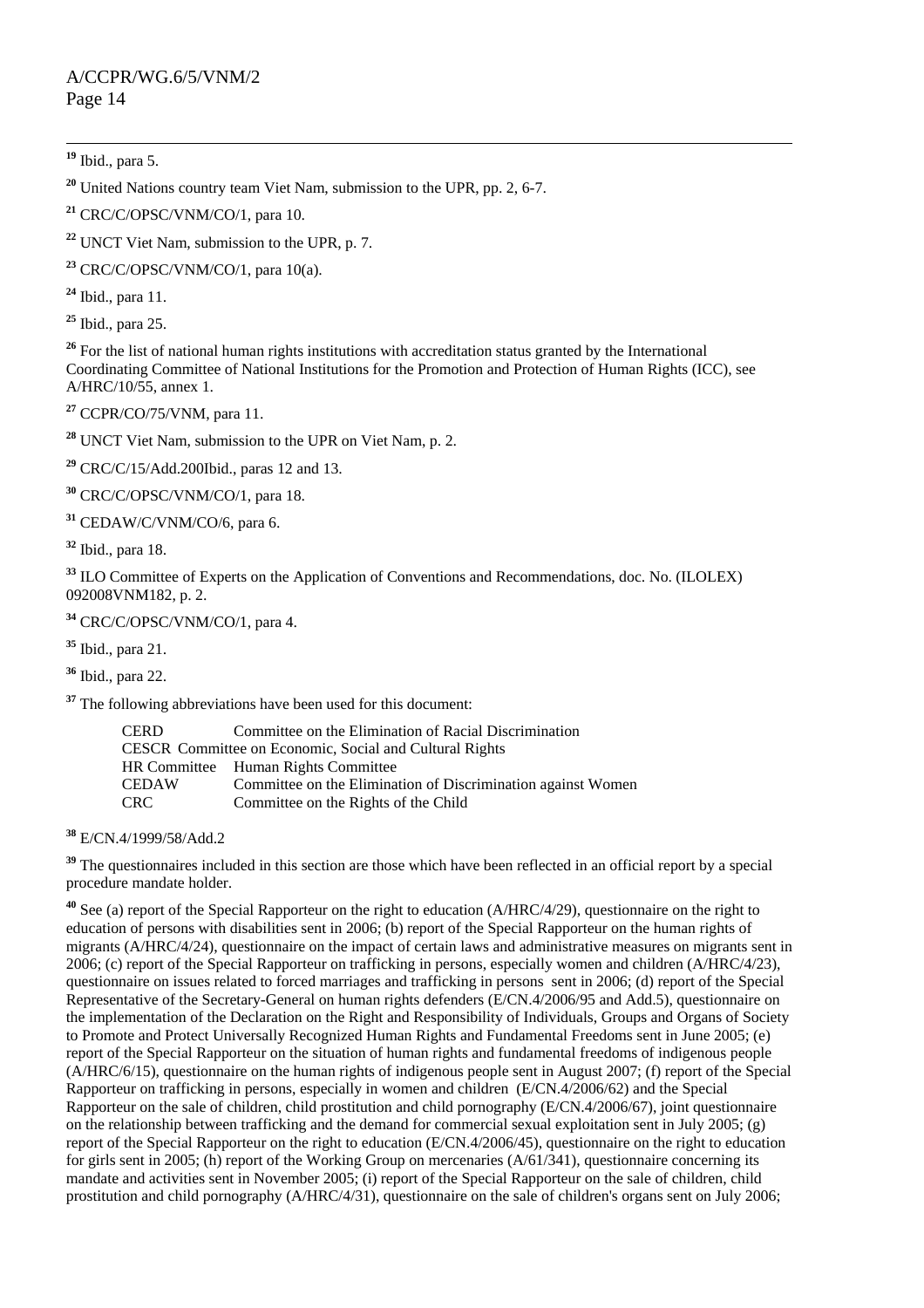## A/HRC/WG.6/5/VNM/2 Page 15

 (j) report of the Special Rapporteur on the sale of children, child prostitution and child pornography (E/CN.4/2005/78), questionnaire on child pornography on the Internet sent in July 2004; (k) report of the Special Rapporteur on the sale of children, child prostitution and child pornography (A/HRC/7/8), questionnaire on assistance and rehabilitation programmes for child victims of sexual exploitation sent in July 2007; (l) report of the Special Representative of the Secretary-General on the issue of human rights and transnational corporations and other business enterprises (A/HRC/4/35/Add.3), questionnaire on human rights policies and management practices; (m) report of the Special Rapporteur on the right to education (A/HRC/8/10), questionnaire on the right to education in emergency situations sent in 2007.

A/HRC/7/69, para. 39.

OHCHR 2008 Report on Activities and Results (forthcoming).

UNCT Viet Nam, submission to the UPR, p. 3.

 ILO Committee of Experts on the Application of Conventions and Recommendations, doc. No. (ILOLEX) 062008VNM111, para. 1.

 ILO Committee of Experts on the Application of Conventions and Recommendations, doc. No. (ILOLEX) 062008VNM100, para. 2.

UNCT Viet Nam, submission to the UPR, p. 3.

CEDAW/C/VNM/CO/6, para 12.

Ibid., para 13.

CRC/C/15/Add.200, para 22.

Ibid., para 23.

E/CN.4/2006/53/Add.1, pages 301-303; A/HRC/4/20/Add.1, pages 372-374 ; A/HRC/8/3/Add.1, pages 418-421.

CCPR/CO/75/VNM, para 7.

CCPR/CO/75/VNM/Add.2, para 1.

UNCT Viet Nam, submission to the UPR, p. 5.

CEDAW/C/VNM/CO/6, para 16.

Ibid., para 17. See also CCPR/CO/75/VNM, para. 14

 ILO Committee of Experts on the Application of Conventions and Recommendations, doc. No. (ILOLEX) 062008VNM111, para. 4.

CCPR/CO/75/VNM, para. 8

Ibid., para. 12.

CRC/C/15/Add.200, para 33.

Ibid., para 34.

 ILO Committee of Experts on the Application of Conventions and Recommendations, doc. No. (ILOLEX) 092008VNM182, p. 1.

Ibid., p. 3.

A/HRC/4/31/Add.1, paras. 262-265.

CRC/C/15/Add.200, para 49.

Ibid., para 50.

CRC/C/OPSC/VNM/CO/1, para 16.

CCPR/CO/75/VNM, para 9.

CCPR/CO/75/VNM/Add.1, para 8.

CEDAW/C/VNM/CO/6, para 18.

CRC/C/15/Add.200, para 53.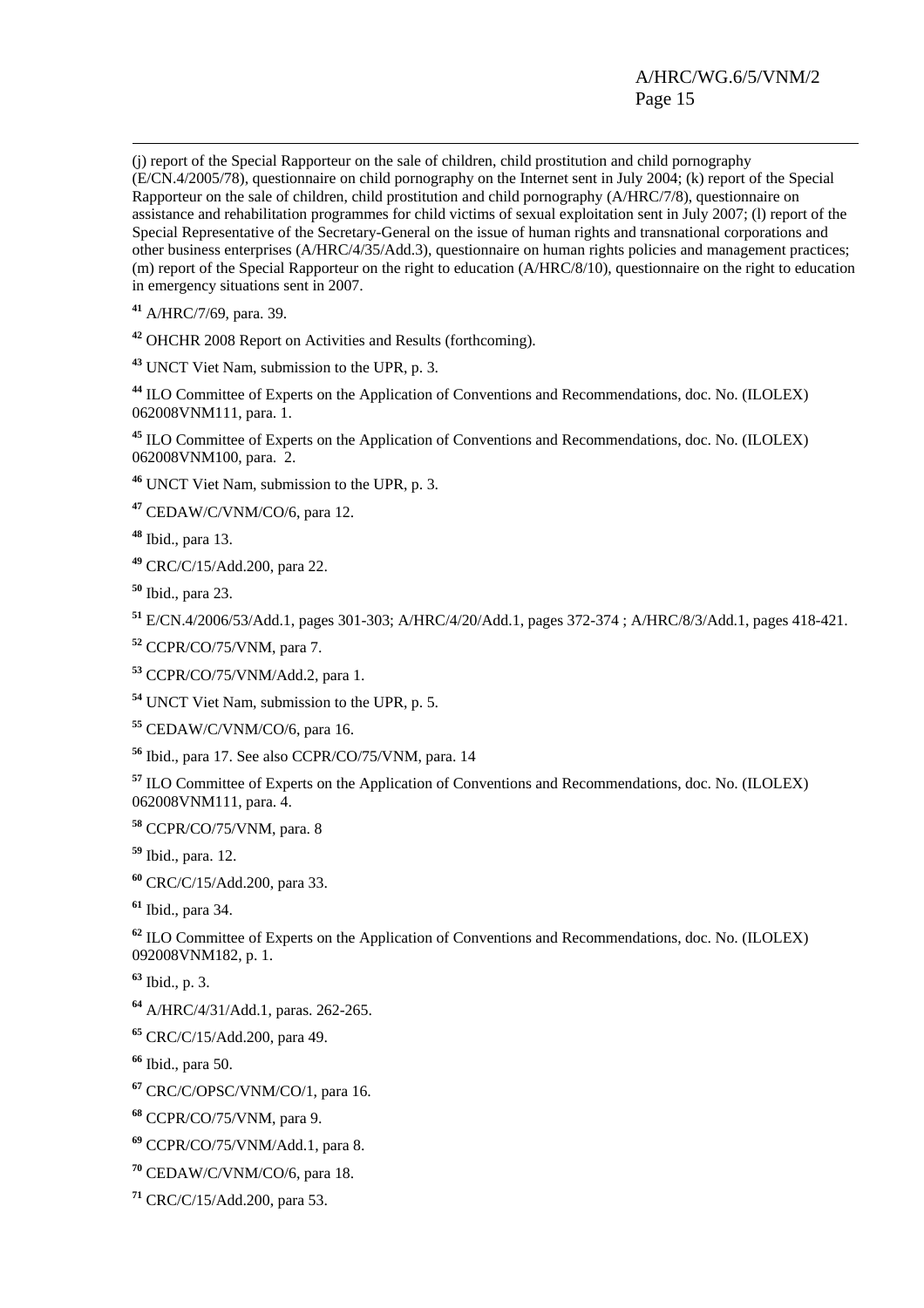**<sup>72</sup>** CEDAW/C/VNM/CO/6, para 26.

Ibid., para 27.

Ibid., para 9.

 ILO Committee of Experts on the Application of Conventions and Recommendations, doc. No. (ILOLEX) 062008VNM111, para. 6.

E/CN.4/2006/5/Add.1, paras. 457-484 and A/HRC/7/10/Add.1, paras. 310-319.

CCPR/CO/75/VNM, para 16.

A/56/18, para.420.

E/CN.4/2006/55/Add.1, paras. 1110; A/HRC/7/14/Add.1, paras. 734-736 .

 E/CN.4/2006/55/Add.1, para. 1111; A/HRC/7/14/Add.1, paras. 737-741; E/CN.4/2006/95/Add.1, para. 597; A/HRC/4/37/Add.1, paras. 726, 729 and 730; A/HRC/7/28/Add.1, paras. 2015-2029.

A/HRC/7/4/Add.1, opinion No. 13/2007, pp. 92-96.

CCPR/CO/75/VNM, para 18.

Ibid., para 20.

UNCT Viet Nam, submission to the UPR, pp. 3-4.

Ibid., p. 8.

 ILO Committee of Experts on the Application of Conventions and Recommendations, doc. No. (ILOLEX) 092006VNM081, para. 2.

CEDAW/C/VNM/CO/6, para 22.

Ibid., para 23.

UNCT Viet Nam, submission to the UPR, p. 6.

 UNCT Viet Nam, Food prices, Vulnerability and Food Security in Viet Nam, Hanoi, 2008, available at http://www.un.org.vn/images/stories/news/unvn\_food\_security\_paper\_eng.doc (accessed on 9 December 2008).

CEDAW/C/VNM/CO/6, para 24.

Ibid., para 25.

Ibid., para 28.

UNCT Viet Nam, submission to the UPR, p. 4-5.

UNFPA, Viet Nam Population 2007, Hanoi, 2008, pp. 19-20, available at http://vietnam.unfpa.org/documents/2008/Bien%20dong%20dan%20so\_UNFPA\_eng.pdf (accessed on 2 December 2008).

 World Health Organization, *The World Health Report 2005*, *Making Every Mother and Child Count*, Geneva, 2005, pp. 139-140.

A/HRC/7/16/Add.1, para. 130-134.

CRC/C/15/Add.200, para 41.

Ibid., para 42.

UNCT Viet Nam, submission to the UPR, p. 4.

CEDAW/C/VNM/CO/6, para 21.

CRC/C/15/Add.200, para 43.

Ibid., para 47.

CCPR/CO/75/VNM, para 19.

 ILO Committee of Experts on the Application of Conventions and Recommendations, doc. No. (ILOLEX) 062008VNM111, para. 5.